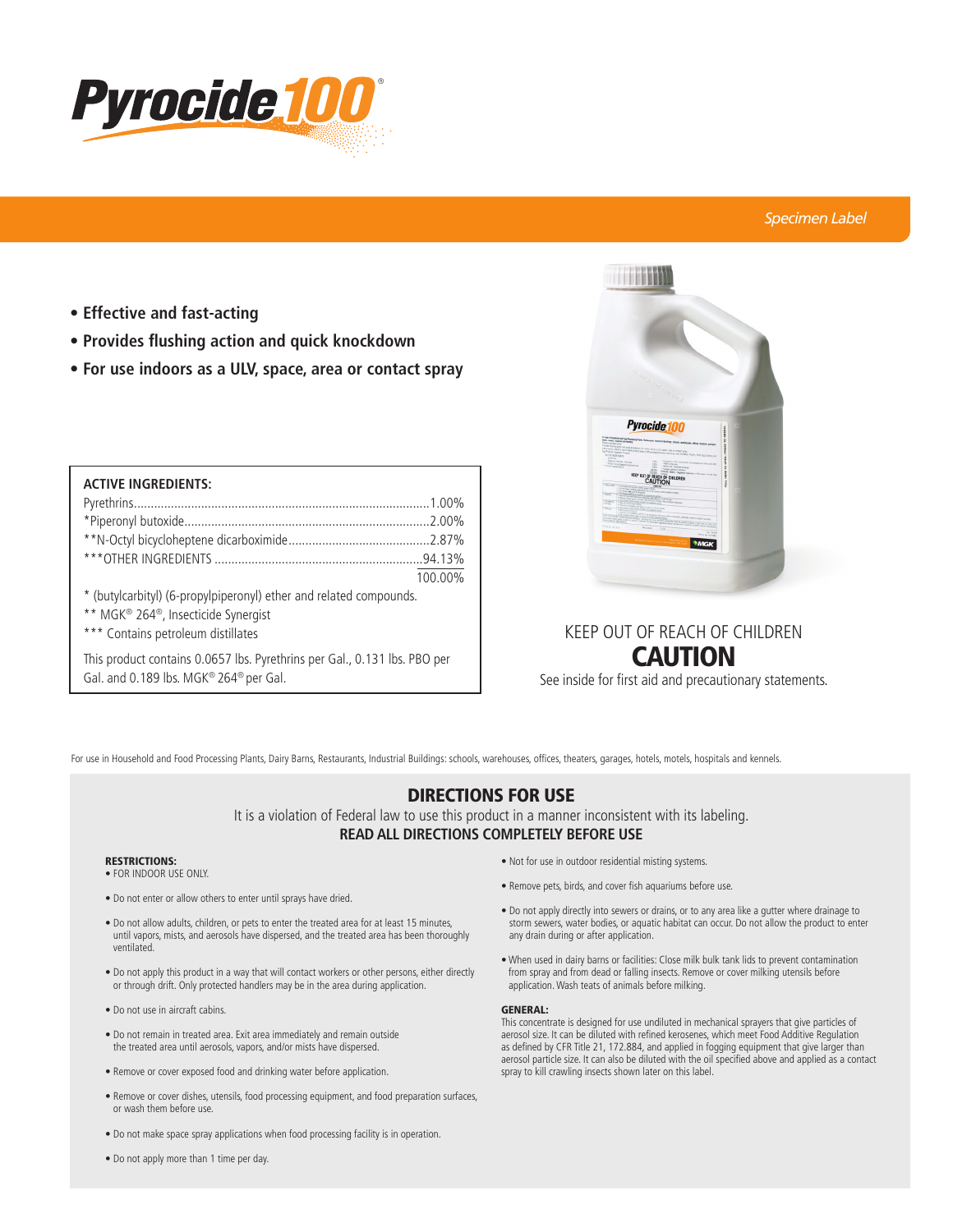### INDOOR AREAS for use in and around but not limited to (such as):

Animal Areas and Quarters Animal Control Centers Animal Shelters Apartments Arcades Attics Auditoriums Bakeries Bars Basements Bathrooms Beverage Plants Bottling Plants Breweries Brewery Warehouses Buildings Buses Cabinets Cabins Cafeterias Campers Canneries Churches Circus Tents City Missions Closets Clubhouses Commercial Buildings Communication Centers Concession Stands Condominiums Court Houses Crawl Spaces Crematoriums Dairy Barns Day Care Centers Delicatessens Department Stores Diners Dog Houses Drugstores Dwellings Egg Processing Plants Factories False Ceilings

Freight Containers Fruit Packing Sheds Funeral Parlors Garages Garbage Compactors Garbage Trucks Gas Stations Grain Elevators Grain Harvesting and Handling Equipment Grain Mills **Granaries** Grocery Stores Homes Horse Stables and Barns Horse Trailers Hospices Hospitals Hotels Indoor Eating Establishments Industrial Installations Institutional Dining Areas Institutions Jails Kennels Laboratories **Laundromats** Lavatories Libraries Liquor Stores Locker Rooms Mausoleums Meat Packing Plants Mess Halls Mini-Storages Mobile Canteens Mobile Homes Morgues Mortuaries Motels Movie Theaters Museums Nursing Homes Office Buildings Other Public Buildings

Parking Garages Pool Halls Prisons Public Storages Railroad Cars Recreational Vehicles Research Animal **Quarters** Restaurants Retail Stores Rice Mills Schools Ship's Holds Ships Smoke Shops Sports Stadiums Stables Storage Bins (areas) Stored Food in multi-walled paper or cloth bags Stores Supermarkets Taverns Textile Mills and **Warehouses Theaters** Tobacco Factories Tobacco Warehouses Tool Sheds Trains Transportation Equipment Truck Trailers Trucks Tunnels **Utilities** Utility Rooms Vending Machines Veterinary Hospitals Wall and Equipment Voids **Warehouses** Washrooms Wholesale Stores Wine Cellars Wineries Zoos

### For the control of the following listed insects:

Almond Moths Angoumois Grain Moths Ants Black Flies Boxelder Bugs Brown Dog Ticks Cadelles Carpet Beetles Cereal Beetles Cheese Mites Cheese Skippers Chocolate Moths Cigarette Beetles Clothes Moths Clover Mites Cockroaches Coffee Bean Weevils Confused Flour Beetles **Crickets** Dark Mealworms Darkling Beetles Deer Flies Dermestid Beetles Driedfruit Beetles Drugstore Beetles Earwigs

Face Flies Firebrats Flat Grain Beetles Fleas Flies Flying Moths Fruit Flies Fungus Gnats Gnats Grain Mites Granary Weevils Hide Beetles Horn Flies Hornets Horseflies Indian Meal Moths Khapra Beetles Lesser Grain Beetles Lesser Grain Borers Lesser House Flies Mediterranean Flour Moths Merchant Grain Beetles Midges Miller Moths Millipedes Mosquitoes

Palmetto Bugs Pillbugs Red Flour Beetles Rice Flour Beetles Rice Weevils Rusty Grain Beetles Sawtoothed Grain Beetles Silverfish Skipper Flies Small Flying Moths Spiders Spider Beetles Stable Flies Sowbugs **Ticks** Ticks that may carry and transmit Lyme disease Tobacco Moths Warehouse Beetles Wasps **Waterbugs** Yellowjackets Yellow Mealworms

Not for use in greenhouses.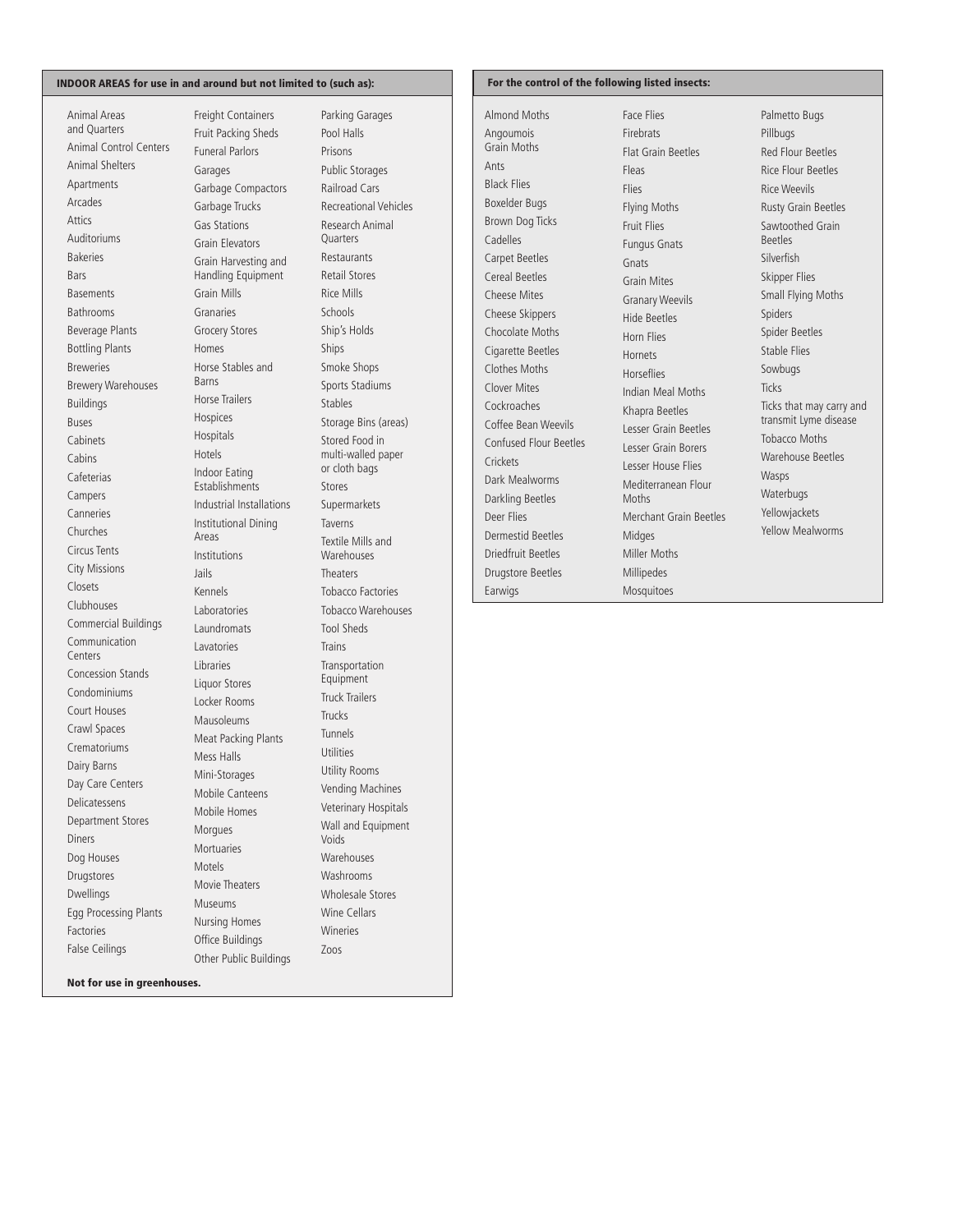### UNDILUTED

### FOR USE IN HOMES, DAIRY BARNS, RESTAURANTS, FOOD PROCESSING PLANTS AND OTHER INDUSTRIAL AREAS:

**ULV AND SPACE SPRAY:** Use in aerosol generators to kill exposed accessible stages of: Flies (including fruit flies), Mosquitoes, Small Flying Moths, Fleas, Gnats, Wasps, Hornets, Clover Mites, Cheese Mites, Cheese Skippers, Boxelder Bugs, Earwigs, Ants and the following common Stored Product Pests: Granary Weevils, Rice Weevils, Confused Flour Beetles, Sawtoothed Grain Beetles, Spider Beetles, Cigarette Beetles, Drugstore Beetles, Angoumois Grain Moths, Mediterranean Flour Moths, Indian Meal Moths, Tobacco Moths, Yellow Mealworms, Dark Mealworms, Grain Mites, Cadelles and Red Flour Beetles: Remove or cover exposed food and food handling surfaces. Close room and shut off all air conditioning or ventilating equipment. Apply at the rate of 1.5 fl. oz. undiluted concentrate per 1,000 cu. ft. of space. Direct spray toward upper corners of room and ceiling.

**CONTACT THEN SPACE SPRAY:** To kill Cockroaches, Silverfish, Earwigs, Ants and Spiders, use a mechanical aerosol generator or a fogger. Using no more than 27 fl. oz. per 1,000 sq. ft., direct the spray first into all cracks and crevices, behind all equipment, cupboards, obstructions or dark harborage areas, walls, floors, underneath sinks, behind pipes and in all places that harbor insects to provide maximum penetration and impingement on the insects. Contact as many insects as possible. Then treat as a space spray. Apply at the rate of up to 3 fl. oz. per 1,000 cu. ft. of space.

**IMPORTANT:** If there is a need to treat such areas as conduits, motor housings, junction and switch boxes or other electrical equipment, turn off electrical equipment prior to application. After application, allow time for oil to dissipate before starting motors or placing switches in the "ON" position.

**TREATMENT OF STORED FOOD AREAS:** Foods in multi-walled bags, cloth bags or other packaging stored in such areas as listed for the control of accessible adult stages of: Almond Moths, Angoumois Grain Moths, Ants, Cadelles, Cereal Beetles, Cheese Mites, Cheese Skippers, Chocolate Moths, Cigarette Beetles, Cockroaches, Confused Flour Beetles, Crickets, Dark Mealworms, Drugstore Beetles, Earwigs, Firebrats, Flies, Fruit Flies, Fungus Gnats, Grain Mites, Granary Weevils, Hide Beetles, Indian Meal Moths, Mediterranean Flour Moths, Mosquitoes, Red Flour Beetles, Rice Weevils, Sawtoothed Grain Beetles, Silverfish, Small Flying Moths, Spiders, Spider Beetles, Yellow Mealworms, Driedfruit Beetles, Warehouse Beetles, Rusty Grain Beetles, Lesser Grain Beetles, Coffee Bean Weevils, Khapra Beetles and other listed pests. Infested stored products should be destroyed, fumigated, or treated by other effective methods using an approved product intended for this purpose. As noted above, using no more than 27 fl. oz. per 1,000 sq. ft., disperse first by directing spray into cracks and crevices, corners, pallets and around stacks of packaged goods, hitting as many insects as possible and then apply as a space spray at a dosage of 1.5 fl. oz. per 1,000 cu. ft. of room space.

### **ON PEANUTS, NUTS, BEANS (INCLUDING COCOA), SEEDS AND COPRA IN BAGS**

**OR OTHER PACKAGING:** For the control of accessible stages of Almond Moths, Angoumois Grain Moths, Ants, Cadelles, Cereal Beetles, Cheese Mites, Cheese Skippers, Chocolate Moths, Cigarette Beetles, Cockroaches, Confused Flour Beetles, Crickets, Dark Mealworms, Drugstore Beetles, Earwigs, Firebrats, Flies, Fruit Flies, Fungus Gnats, Grain Mites, Granary Weevils, Hide Beetles, Indian Meal Moths, Mediterranean Flour Moths, Mosquitoes, Red Flour Beetles, Rice Weevils, Sawtoothed Grain Beetles, Silverfish, Small Flying Moths, Spiders, Spider Beetles, Yellow Mealworms, Driedfruit Beetles, Warehouse Beetles, Rusty Grain Beetles, Lesser Grain Beetles, Coffee Bean Weevils, Khapra Beetles. Apply to the surface of stored or bagged products. Also spray walls, floors and other surfaces, storage and handling areas thoroughly, being especially careful to treat cracks, crevices and similar hiding places, using no more than 27 fl. oz. per 1,000 sq. ft. Then apply as a space spray at the rate of 1.5 fl. oz. per 1,000 cu. ft. of space by directing the spray toward the ceiling and upper corners of the area and behind any obstructions.

**Contact and Space Spray - Undiluted - To kill Cockroaches:** Using a ULV spraying device, inject the aerosol spray directly into cracks and crevices to completely fill wall, equipment, and other small structural void areas. Do not apply more than 4.08 fl. oz. per 1,000 cu. ft. Leave room ventilation or air conditioning equipment on during application.

**FOR USE IN FEDERALLY INSPECTED MEAT AND POULTRY PLANTS: Apply undiluted with** a ULV spraying device up to 3 fl. oz. per 1,000 cu. ft. of space. Apply this spray into all cracks and crevices in woodwork, walls, floors, underneath sinks, behind pipes and in all places where these insects shelter, using up to but no more than 27 fl. oz. per 1,000 sq. ft. Contact as many insects as possible. Repeat as necessary, but not more than once a day, for control of exposed or accessible stages of Ants, Earwigs, Flies, Fruit Flies, Gnats, Mosquitoes, Silverfish, Small Flying Moths, Spiders and Waterbugs. Before spraying, exposed food products and packaging materials must be covered or removed. After spraying, equipment and utensils must be washed with an effective cleaning compound and rinsed with potable water prior to use. Use as a space spray only when plant is not in operation.

### DILUTED

**NOTE:** When using oil as the diluent, an odorless light petroleum hydrocarbon as defined by CFR Title 21, §172.884 should be used for all food area and food related applications. Additionally, when diluted and used according to label directions, this spray will meet specifications for use under USDA meat, poultry, shell egg grading, and egg products inspection programs.

**SPACE SPRAY:** For use in mechanical fogging, thermal fogging or spraying equipment to control accessible stages of Almond Moths, Angoumois Grain Moths, Ants, Cadelles, Cereal Beetles, Cheese Mites, Cheese Skippers, Chocolate Moths, Cigarette Beetles, Cockroaches, Confused Flour Beetles, Crickets, Dark Mealworms, Drugstore Beetles, Earwigs, Firebrats, Flies, Fruit Flies, Fungus Gnats, Grain Mites, Granary Weevils, Hide Beetles, Indian Meal Moths, Mediterranean Flour Moths, Mosquitoes, Red Flour Beetles, Rice Weevils, Sawtoothed Grain Beetles, Silverfish, Small Flying Moths, Spiders, Spider Beetles, Yellow Mealworms, Driedfruit Beetles, Warehouse Beetles, Rusty Grain Beetles, Lesser Grain Beetles, Coffee Bean Weevils and Khapra Beetles. Remove or cover exposed food and cover food-handling surfaces in edible product areas of food handling establishments. Close room and shut off all air conditioning or ventilating equipment. Dilute concentrate with a white mineral oil conforming to Regulation 21 CFR 121.2589(b) or an odorless light petroleum hydrocarbon conforming to 21 CFR at the rate of 1 part concentrate to 9 parts oil and mix well. Apply at the rate of 5.0 fl. oz. of diluted material per 1,000 cu. ft. of space, filling the room with mist.

**SURFACE SPRAY:** To control accessible stages of: Ants, Drugstore Beetles, Earwigs, Cockroaches, Silverfish, Beetles, Boxelder Bugs, Clover Mites, Crickets and other listed insects, dilute 1 part concentrate plus 9 parts suitable diluent, mix well and apply as a coarse wetting spray, using approximately 1 gallon of spray mixture per 1,000 sq. ft. of surface. To ensure maximum control of listed crawling insects, spray thoroughly into all cracks, molding, crevices, walls, floors and other surfaces, storage and handling areas. Particular attention should be paid to areas where moisture collects such as drains, sinks, and water pipes, around the base of heavy machinery and equipment, contacting as many insects as possible. Ants: Spray directly into nests, along trails, and directly on all ants observed.

FOR USE IN TRANSIT PROTECTION: To control accessible stages of listed insects, clean and spray truck beds, boxcars, ship's holds and other listed transit equipment before loading. Dilute 1 part concentrate plus 9 parts suitable diluent, mix well and apply as a coarse wetting spray using approximately 1 gallon of spray mixture per 1,000 sq. ft. Thoroughly treat walls and floors. Spray each layer of cartons or containers lightly as stacked. To control Indian Mealworms and Angoumois Grain Moths in stored grain, apply to the surface of binned grain at a rate of 1 gallon of diluted product per 1,000 sq. ft. Apply at monthly intervals with the first appearance of moths and continuing until early fall. In case of severe infestation, break up webbing before spraying and make a second application in two weeks.

**Contact Spray - Diluted for use with sprayers that give large, wetting spray particles to kill Cockroaches and accessible stages of granary insects:** Cadelles, Confused Flour Beetles, Grain Mites, Granary Weevils, Meal Moth Larvae and Adults, Red Flour Beetles, Rice Weevils and Sawtoothed Grain Beetles: Cover or remove exposed food and close room as described above. Dilute concentrate with oil at the rate of 1 part concentrate plus 9 parts of oil or 15 ounces per gallon and mix well. Spray outside walls of grain bins, flooring, about base of milling machinery, walls and baseboards, areas behind cabinets, around pipes and other insect harborages, using 1 gallon spray per 1,000 sq. ft. of space. Force spray into all cracks and crevices.

**DRIED FRUIT PRODUCTS in storage or being processed, for control of Confused Flour Beetles, Driedfruit Beetles, Indian Meal Moths and Sawtoothed Grain Beetles:** Remove and destroy infested products. Dilute concentrate with oil at the rate of 1 part concentrate plus 9 parts oil or 15 ounces per gallon and mix well. Disperse this product as a fine mist in the air above the trays and shelves. Do not apply to fruit directly. Use one fl. oz. of concentrate per 1,000 cu. ft. of space. Repeat application at this dosage in any given month. Sweep up and destroy fallen insects.

**STORED FOOD:** (stored in multi-wall bags or cloth bags) in flour mills, grain elevators, granaries, storage rooms and warehouses for control of Angoumois Grain Moths, Cadelles, Cheese Mites, Cheese Skippers, Cigarette Beetles, Confused Flour Beetles, Dark Mealworms, Grain Mites, Granary Weevils, Indian Meal Moths, Mediterranean Flour Moths, Red Flour Beetles, Rice Weevils, Sawtoothed Grain Beetles and Yellow Mealworms: Remove and destroy infested products. Dilute concentrate with oil at the rate of 1 part concentrate plus 9 parts oil or 15 ounces per gallon and mix well. Disperse this product first by directing spray into corners, under pallets, and around stacks of packaged foods, hitting as many insects as possible and then treat as a space spray. Infested stored products should be fumigated or treated by other effective methods using an approved product intended for this purpose. Apply at the rate of one fl. oz. of diluted material per 1,000 cu. ft. of space. This application will kill accessible, exposed stages of those stored product pests listed above. Sweep up and destroy fallen insects.

**Zoos:** For indoor premises of zoos only. Applications must be made when animals are not present. As a space spray diluted for use in conventional mechanical fogging equipment to kill Flies, Gnats, Mosquitoes and Small Flying Moths: dilute 1 part concentrate plus 9 parts oil (refined kerosene) and mix well. Apply at a rate of 2 fl. oz. of diluted material per 1,000 cu. ft. of space above the animals. Direct spray toward the upper portions of the enclosure, filling the room with mist.